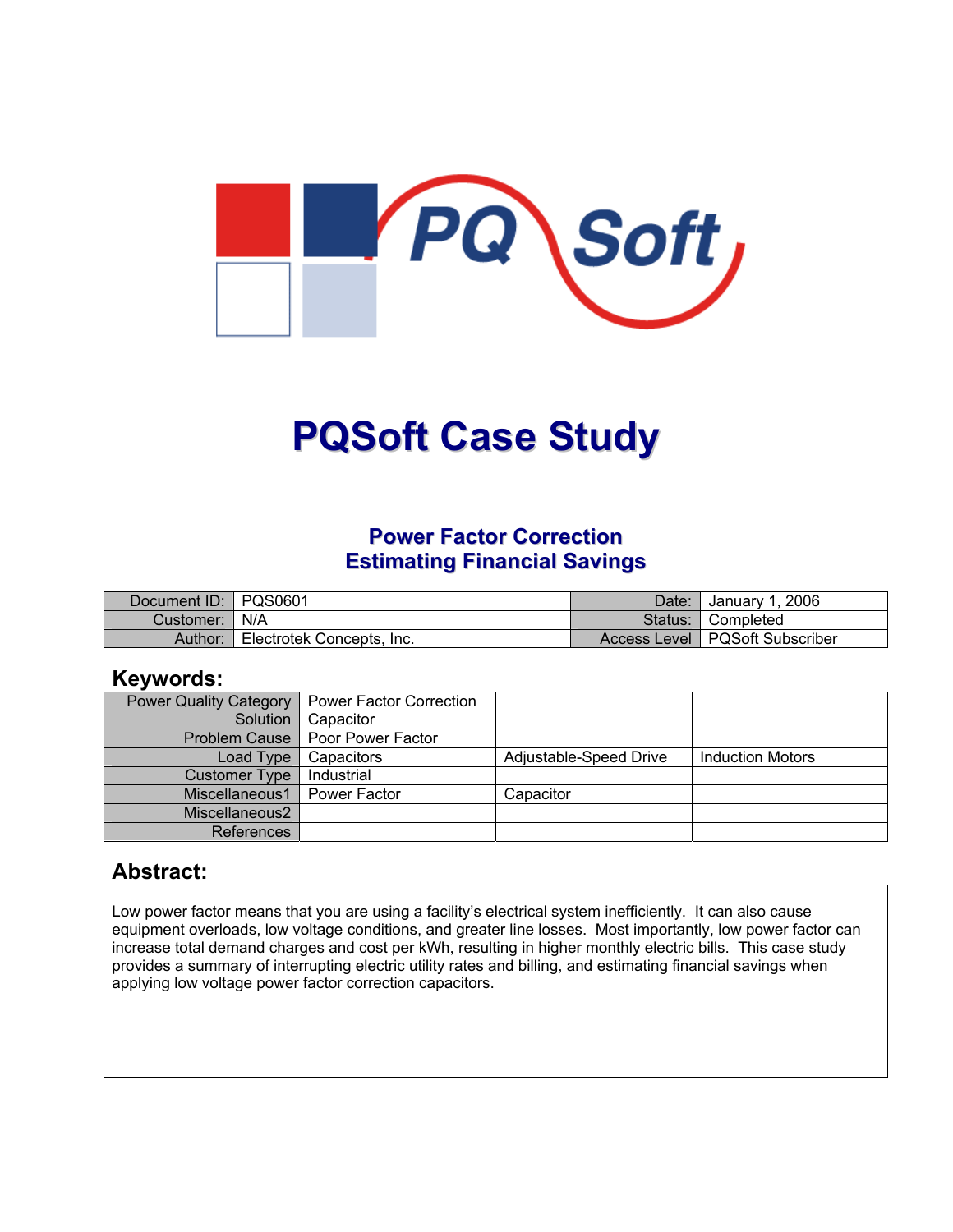# <span id="page-1-0"></span>**TABLE OF CONTENTS**

# **LIST OF TABLES**

|--|--|--|--|

## **GLOSSARY AND ACRONYMS**

| ASD        | Adjustable-Speed Drive           |
|------------|----------------------------------|
| DPF.       | <b>Displacement Power Factor</b> |
| <b>PWM</b> | Pulse Width Modulation           |
| THD.       | <b>Total Harmonic Distortion</b> |
| <b>TPF</b> | <b>True Power Factor</b>         |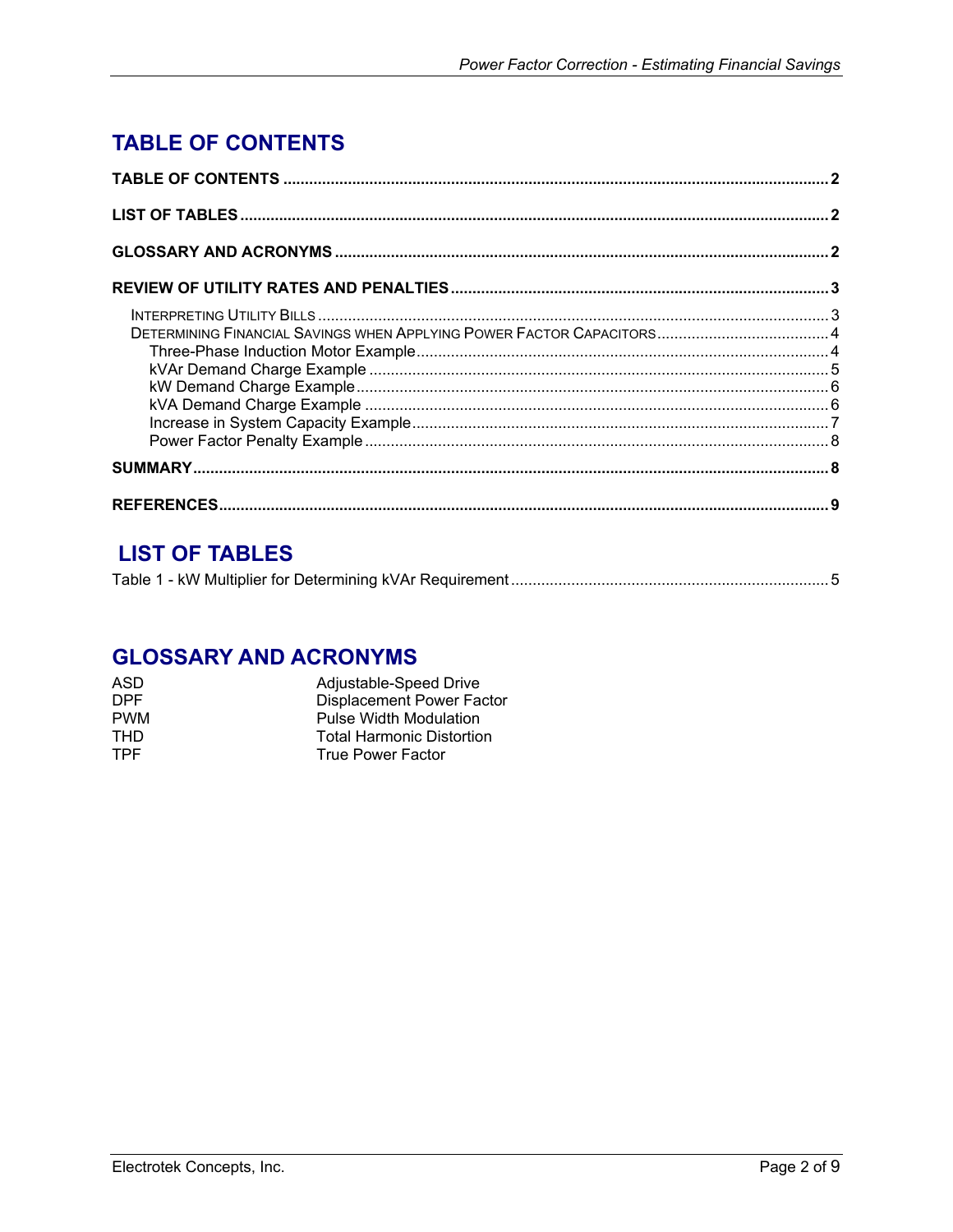# <span id="page-2-0"></span>**REVIEW OF UTILITY RATES AND PENALTIES**

Each electric utility has their own unique method and related rates for determining power factor penalties (if they have a penalty), and it is not within the scope of this case study to summarize all of the possible rates and penalties. In addition, there is no one single industry standard that provides a summary of this information.

Therefore, this case provides some general background information and examples for related power factor penalties and economic evaluations for determining the financial benefits when applying power factor correction capacitors.

There are a number of methods for charging for poor power factor:

- − Charges for kVArh
- − Charges for kVAr demand
- − Charges for kVA demand
- − Charges for adjusted kW demand
- − Charges based on a percentage of the demand or base charge

Utilities charge for energy and demand. Energy is produced by burning fuel to drive turbines to produce electricity. The energy charges are in cents/kWh and are used to pay for energy production (e.g., fuel). The demand charges are a charge for the rate at which you demand the energy (also known as a demand penalty). The demand charges are in \$/kW and are used to pay for energy transmission (e.g., transmission lines).

#### *Interpreting Utility Bills*

Utility monthly billing must be analyzed before it can be determined if capacitors are economically justified. Preferably, all bills for the previous year should be collected in order to establish seasonal variations and long term trends in electric consumption. If these are not available, the key data to request from the utility are maximum demand, power factor, typical energy usage, and power factor penalty or demand charge. Industrial consumer bills generally have two main parts, including the energy charges and the demand charges. There are also taxes and other miscellaneous charges, but these typically do not have a significant impact on the economic justification for power factor correction capacitors.

The energy charge is determined by multiplying the number of kWh of energy consumed in the month times the energy rate (\$/kWh). The demand charge is more complicated. It is typically based on the peak kW demand over a given 15-, 30-, or 60-minute interval during the month. This is nominally multiplied by the demand charge rate (\$/kW). However, many utilities assess a penalty to the demand if the power factor is lower than a predetermined value. There are two common formulae in use for determining the billed demand when the actual power factor is lower than power factor penalty value (lagging):

$$
kW_{\text{billed}} = kW_{\text{actual}} \cdot \left(\frac{PF_{\text{penalty}}}{PF_{\text{actual}}}\right)_{\text{or}}
$$
  

$$
kW_{\text{billed}} = kW_{\text{actual}} \cdot \left(1 + PF_{\text{penalty}} - PF_{\text{actual}}\right)
$$

Both of these are applied only when the actual power factor is less than power factor penalty value (lagging). Otherwise, the billed demand is the same as the actual demand.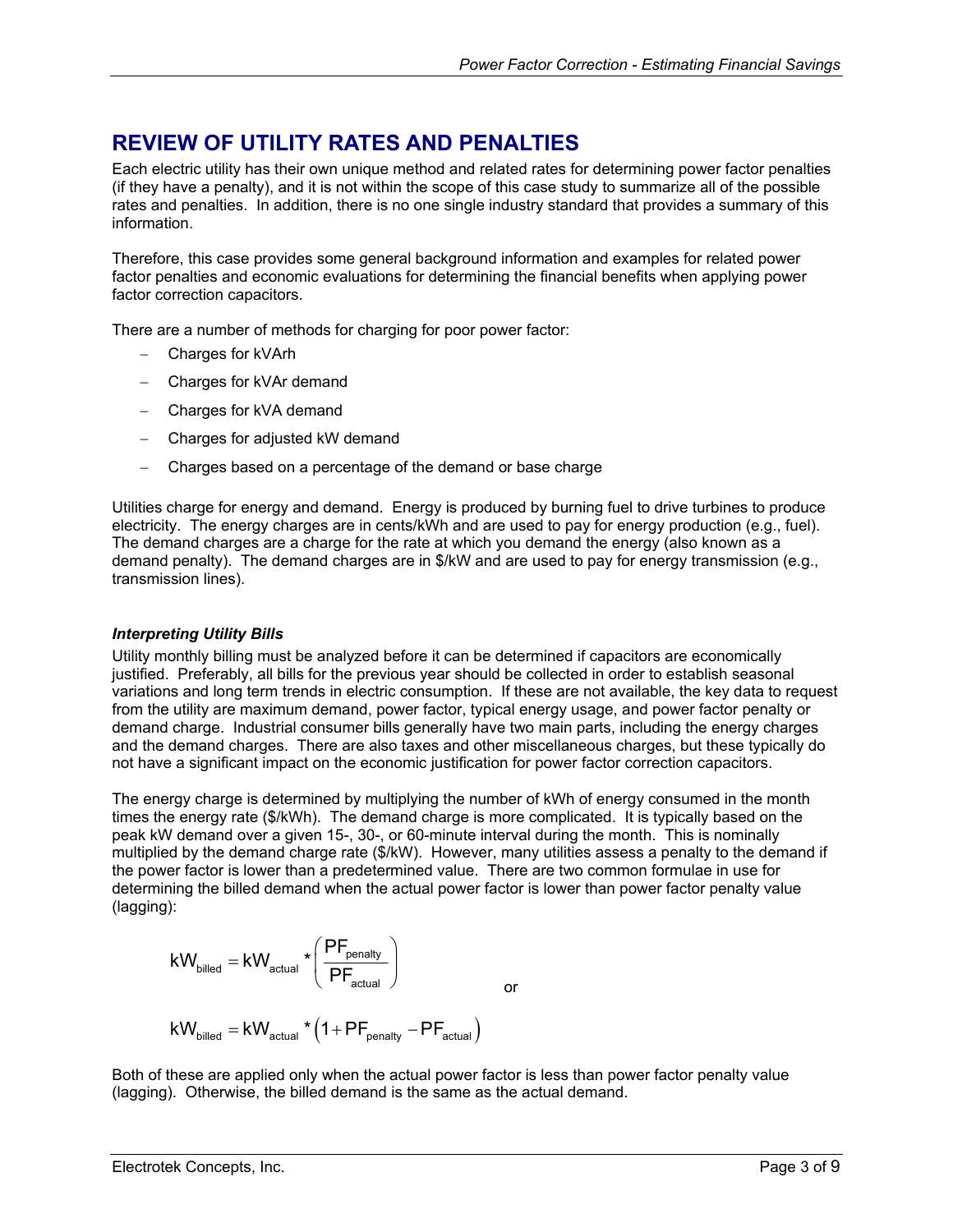<span id="page-3-0"></span>The difference between the amount paid for the billed demand and the amount for the actual demand is often termed the power factor penalty. This quantity is generally responsible for the bulk of the justification for capacitors:

$$
Penalty = (kW_{\text{billed}} - kW_{\text{actual}}) * (\frac{\text{C}}{kW})
$$

The power factor (PF) used in billing is generally an average power factor determined over the entire month, although a few utilities may bill interval-by-interval. The usual procedure for determining the power factor is to meter the kVArh as well as the kWh. This may be done by two separate meters or may be contained within one electronic meter. The kVArh are then combined with the kWh to obtain an equivalent kVAh:

$$
kVAh = \sqrt{\left(kWh^2 + kVArh^2\right)}
$$

The average power factor is then:

$$
PF_{avg} = \frac{kWh}{kVAh}
$$

The kVArh meter is usually "detented" so that it only records lagging VArs; that is, the VArs drawn by motors. No credit is given for leading VArs (a meter which is detented will record power flow in only one direction).

It should be noted that some utilities have considered billing for kVArh similarly to kWh. Existing meter technology can separately track leading and lagging kVArh. This provides the opportunity to have flexible rate structures to create incentives for customers to control var consumption and production.

#### *Determining Financial Savings when Applying Power Factor Capacitors*

This section provides several examples illustrating power factor penalties and economic evaluations for determining the financial benefits when applying power factor correction capacitors. It should be noted that the examples are only intended for general illustration purposes and in no way imply that the quoted rate structures and tariffs are indicative of the actual rate design methodologies and typical rates used by utilities.

#### Three-Phase Induction Motor Example

A small machine tool plant has an induction motor load that uses an average of 100 kW with an existing power factor of 80%. The desired power factor is 95%. Existing power factor, desired power factor, and kW are the three quantities that are required to properly select the amount of kVAr required to correct the lagging power factor of a three-phase induction motor. The required kVAr may be determined by either using the data provided in Table 1 (kVAr = kW \* multiplier) or the following expression:

$$
kVAr = kW * (tan \phi_{original} - tan \phi_{desired})
$$

where:

kVAr = required compensation in kVAr kW = real power in kW  $tan \phi_{original}$  = original power factor phase angle  $tan \phi_{desired}$  = desired power factor phase angle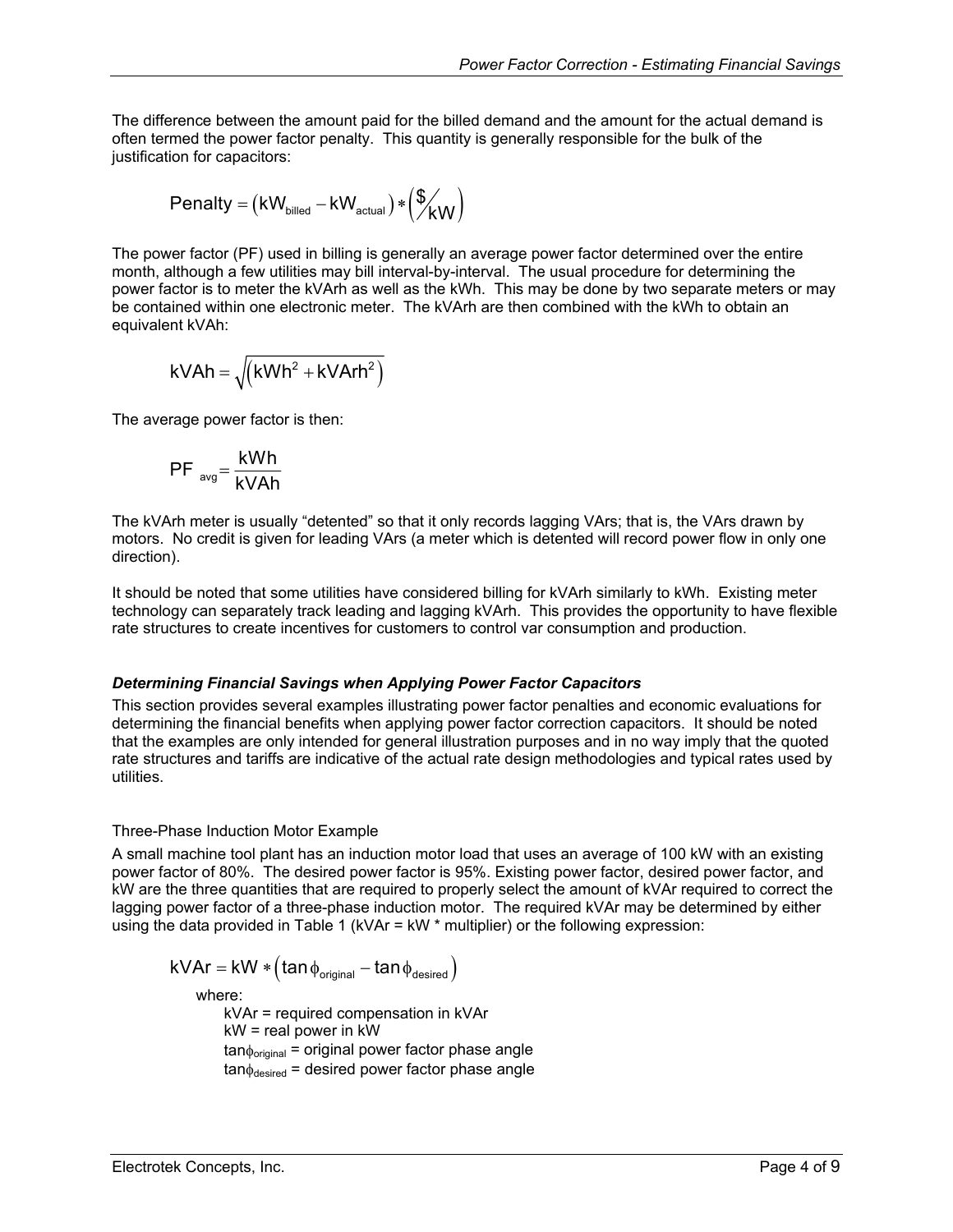<span id="page-4-0"></span>

| $kVAr = kW * (tan \phi_{original} - tan \phi_{desired})$ |  |  |                                                                        |
|----------------------------------------------------------|--|--|------------------------------------------------------------------------|
|                                                          |  |  | $=100$ kW $*(\tan(\cos^{-1} 0.80) - \tan(\cos^{-1} 0.95)) = 42.2$ kVAr |

|         |       |       |                                            |       |                                                                                                                                                                                                   | <b>Corrected Power Factor</b> |       |       |       |       |       |
|---------|-------|-------|--------------------------------------------|-------|---------------------------------------------------------------------------------------------------------------------------------------------------------------------------------------------------|-------------------------------|-------|-------|-------|-------|-------|
| Orig PF | 0.80  | 0.82  | 0.84                                       | 0.86  | 0.88                                                                                                                                                                                              | 0.90                          | 0.92  | 0.94  | 0.96  | 0.98  | 1.00  |
| 0.50    | 0.982 | 1.034 | 1.086                                      | 1.139 | 1.192                                                                                                                                                                                             | 1.248                         | 1.306 | 1.369 | 1.440 | 1.529 | 1.732 |
| 0.52    | 0.893 | 0.945 | 0.997                                      | 1.049 | 1.103                                                                                                                                                                                             | 1.158                         | 1.217 | 1.280 | 1.351 | 1.440 | 1.643 |
| 0.54    | 0.809 | 0.861 | 0.913                                      | 0.965 | 1.019                                                                                                                                                                                             | 1.074                         | 1.133 | 1.196 | 1.267 | 1.356 | 1.559 |
| 0.56    | 0.729 | 0.781 | 0.834                                      | 0.886 | 0.940                                                                                                                                                                                             | 0.995                         | 1.053 | 1.116 | 1.188 | 1.276 | 1.479 |
| 0.58    | 0.655 | 0.707 | 0.759                                      | 0.811 | 0.865                                                                                                                                                                                             | 0.920                         | 0.979 | 1.042 | 1.113 | 1.201 | 1.405 |
| 0.60    | 0.583 | 0.635 | 0.687                                      | 0.740 | 0.794                                                                                                                                                                                             | 0.849                         | 0.907 | 0.970 | 1.042 | 1.130 | 1.333 |
| 0.62    | 0.515 | 0.567 | 0.620                                      | 0.672 | 0.726                                                                                                                                                                                             | 0.781                         | 0.839 | 0.903 | 0.974 | 1.062 | 1.265 |
| 0.64    | 0.451 | 0.503 | 0.555                                      | 0.607 | 0.661                                                                                                                                                                                             | 0.716                         | 0.775 | 0.838 | 0.909 | 0.998 | 1.201 |
| 0.66    | 0.388 | 0.440 | 0.492                                      | 0.545 | 0.599                                                                                                                                                                                             | 0.654                         | 0.712 | 0.775 | 0.847 | 0.935 | 1.138 |
| 0.68    | 0.328 | 0.380 | 0.432                                      | 0.485 | 0.539                                                                                                                                                                                             | 0.594                         | 0.652 | 0.715 | 0.787 | 0.875 | 1.078 |
| 0.70    | 0.270 | 0.322 | 0.374                                      | 0.427 | 0.480                                                                                                                                                                                             | 0.536                         | 0.594 | 0.657 | 0.729 | 0.817 | 1.020 |
| 0.72    | 0.214 | 0.266 | 0.318                                      | 0.370 | 0.424                                                                                                                                                                                             | 0.480                         | 0.538 | 0.601 | 0.672 | 0.761 | 0.964 |
| 0.74    | 0.159 | 0.211 | 0.263                                      | 0.316 | 0.369                                                                                                                                                                                             | 0.425                         | 0.483 | 0.546 | 0.617 | 0.706 | 0.909 |
| 0.76    | 0.105 | 0.157 | 0.209                                      | 0.262 | 0.315                                                                                                                                                                                             | 0.371                         | 0.429 | 0.492 | 0.563 | 0.652 | 0.855 |
| 0.78    | 0.052 | 0.104 | 0.156                                      | 0.209 | 0.263                                                                                                                                                                                             | 0.318                         | 0.376 | 0.439 | 0.511 | 0.599 | 0.802 |
| 0.80    | 0.000 | 0.052 | 0.104                                      | 0.157 | 0.210                                                                                                                                                                                             | 0.266                         | 0.324 | 0.387 | 0.458 | 0.547 | 0.750 |
| 0.82    |       | 0.000 | 0.052                                      | 0.105 | 0.158                                                                                                                                                                                             | 0.214                         | 0.272 | 0.335 | 0.406 | 0.495 | 0.698 |
| 0.84    |       |       | 0.000                                      | 0.053 | 0.106                                                                                                                                                                                             | 0.162                         | 0.220 | 0.283 | 0.354 | 0.443 | 0.646 |
| 0.86    |       |       |                                            | 0.000 | 0.054                                                                                                                                                                                             | 0.109                         | 0.167 | 0.230 | 0.302 | 0.390 | 0.593 |
| 0.88    |       |       |                                            |       | 0.000                                                                                                                                                                                             | 0.055                         | 0.114 | 0.177 | 0.248 | 0.337 | 0.540 |
| 0.90    |       |       |                                            |       |                                                                                                                                                                                                   | 0.000                         | 0.058 | 0.121 | 0.193 | 0.281 | 0.484 |
| 0.92    |       |       |                                            |       | $\mathsf{kVar}_\mathsf{required} = \mathsf{kW} * \left(\mathsf{tan}\left(\mathsf{cos}^{-1}\phi_\mathsf{original}\right) - \mathsf{tan}\left(\mathsf{cos}^{-1}\phi_\mathsf{desired}\right)\right)$ |                               | 0.000 | 0.063 | 0.134 | 0.223 | 0.426 |
| 0.94    |       |       |                                            |       |                                                                                                                                                                                                   |                               |       | 0.000 | 0.071 | 0.160 | 0.363 |
| 0.96    |       |       |                                            |       |                                                                                                                                                                                                   |                               |       |       | 0.000 | 0.089 | 0.292 |
| 0.98    |       |       | $kVAr_{required} = \text{multiplier} * kW$ |       |                                                                                                                                                                                                   |                               |       |       |       | 0.000 | 0.203 |
| 1.00    |       |       |                                            |       |                                                                                                                                                                                                   |                               |       |       |       |       | 0.000 |

**Table 1 - kW Multiplier for Determining kVAr Requirement** 

#### kVAr Demand Charge Example

A facility with a demand of 1800 kVA, 1350 kW, and 1200 kVAr has a contract for power factor that includes an energy charge for kWh, a demand charge based on kW, and other demand charge based on kVAr. The kVAr charge is \$1.50 per month for each kVAr of demand in excess of 1/3 of the kW demand.

The first step is to determine the kVAr demand in excess of 1/3 of the kW demand

1200 kVAr – (1350 kW/3) = 750 kVAr

The second step is to estimate the annual savings if the 750 kVAr demand charge is eliminated by the addition of 750 kVAr of power factor correction capacitors.

\$1.50 demand charge \* 750 kVAr \* 12 months = \$13,500

The third step is to determine the cost to purchase and install 750 kVAr of capacitors. It is assumed that on a 480 volt system, the installed capacitor cost is \$30/kVAr.

750 kVAr \* \$30/kVAr = \$22,500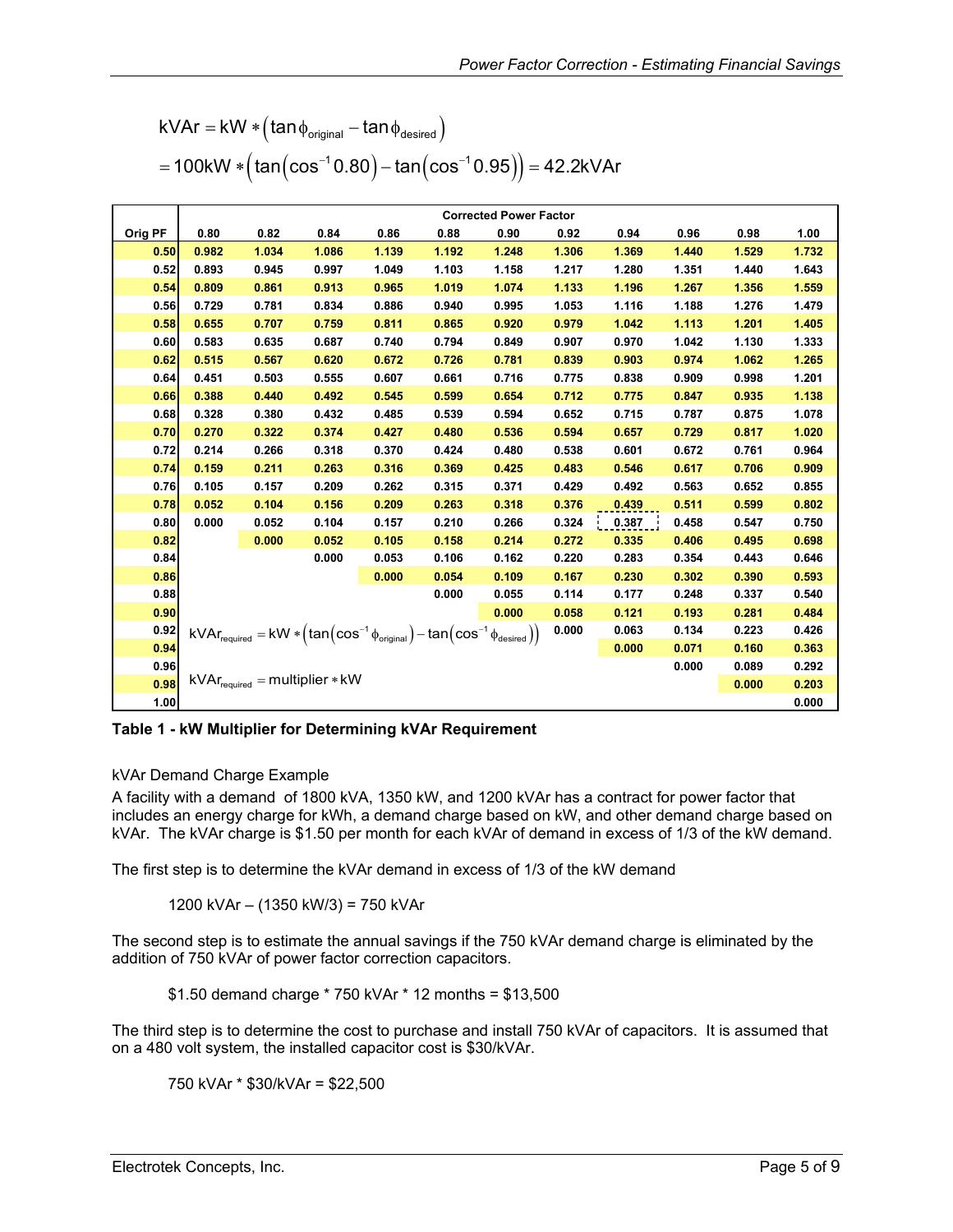<span id="page-5-0"></span>The final step is to determine the payback period for the capacitor installation.

$$
$22,500/\$13,500 = 1.67
$$
 years (20 months)

Therefore the low voltage capacitor installation will pay for itself in about 20 months.

#### kW Demand Charge Example

A facility with a demand of 1,000 kW has a power factor of 80%. The utility has a demand charge of \$9.00/kW for customers with power factors below 85%.

The first step is to determine the monthly kW billing.

1000 kW \* (0.85 target power factor / 0.80 existing power factor) = 1063 kW

1063 kW  $*$  \$9.00 = \$9,567

The second step is to determine the amount of power factor correction capacitors that are required to improve the power factor to 85%.

$$
kVAr = kW * (tan \phi_{original} - tan \phi_{desired})
$$
  
= 1000kW \* (tan(cos<sup>-1</sup> 0.80) - tan(cos<sup>-1</sup> 0.85)) = 130kVAr

The third step is to determine the cost to purchase and install 130 kVAr of capacitors. It is assumed that on a 480 volt system, the installed capacitor cost is \$45/kVAr.

130 kVAr \* \$45/kVAr = \$5,580

The fourth step is to determine the monthly kW billing with the new power factor.

1000 kW \* (0.85 target power factor / 0.85 existing power factor) = 1000 kW

1000 kW \* \$9.00 = \$9,000

The final step is to compare both monthly billing values and determine the payback period for the capacitor installation.

| \$9.567 | 80% power factor billing |
|---------|--------------------------|
| \$9,000 | 85% power factor billing |
| \$567   | monthly savings          |

\$5,580/\$567 = 10.32

Therefore the low voltage capacitor installation will pay for itself in approximately 10½ months.

#### kVA Demand Charge Example

A facility with a 400 kW load has a demand of 520 kVA. The utility has a demand charge of \$3.00/kVA for customers with power factors below 95%.

The first step is to determine the present power factor.

power factor = kW/kVA = 400kW/520kVA = 0.769 or 77%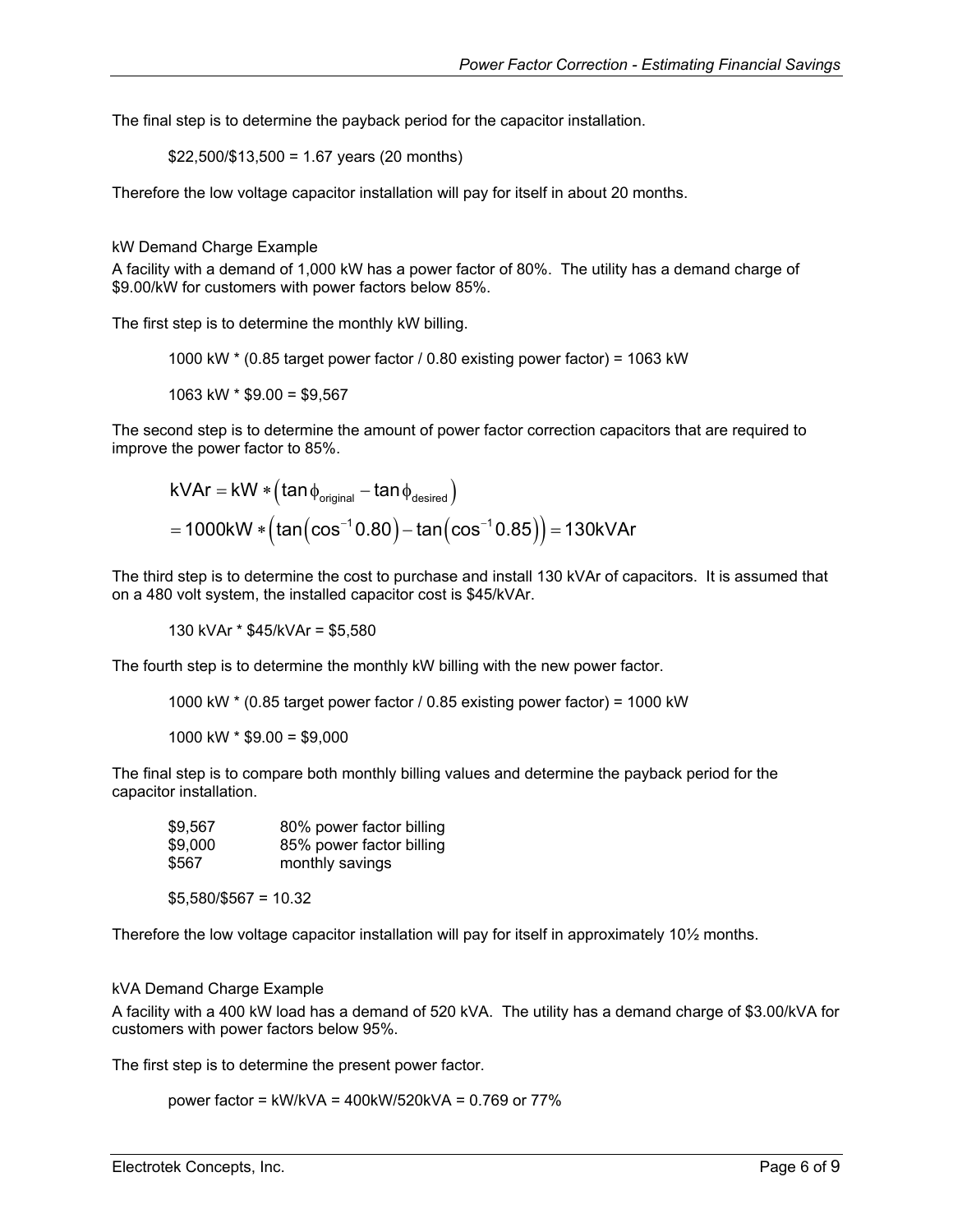<span id="page-6-0"></span>The second step is to determine the amount of power factor correction capacitors that are required to improve the power factor to 95%.

$$
kVar = kW * (tan \phi_{original} - tan \phi_{desired})
$$
  
= 400kW \* (tan(cos<sup>-1</sup> 0.77) - tan(cos<sup>-1</sup> 0.95)) = 200kVar

The third step is to determine the new kVA demand after the capacitors have been installed.

 $kVA = kW/power factor = 400/0.95 = 421 kVA$ 

The fourth step is to determine the cost to purchase and install 200 kVAr of capacitors. It is assumed that on a 480 volt system, the installed capacitor cost is \$35/kVAr.

$$
200 \text{ kVAr} \cdot $35/\text{kVAr} = $7,000
$$

The final step is to compare both monthly billing values and determine the payback period for the capacitor installation.

$$
(520 \text{ kVA} - 421 \text{ kVA}) * $3.00/\text{kVA} = $297/\text{month}
$$

 $$7.000$ /\$297 = 23.57

Therefore the low voltage capacitor installation will pay for itself in approximately 2 years.

Increase in System Capacity Example

A facility with a demand of 400 kW and 520 kVA has a power factor of 77%. The facility manager would like to add power factor correction capacitors to increase the facility's capacity by 20%.

The first step is to determine the power factor required to release the desired amount of system kVA:

$$
PF_{new} \approx \frac{PF_{old}}{1 - kVA_{release}}
$$
\nwhere:  
\n $PF_{new}$  = corrected power factor  
\n $PF_{old}$  = existing power factor  
\n $kVA_{release}$  = amount of kVA to be released (in per-unit of existing kVA)

$$
PF_{\text{new}} \approx \frac{PF_{\text{old}}}{1 - kVA_{\text{release}}} = \frac{0.77}{1 - 0.20} = 0.9625
$$
 or 96%

The second step is to determine the amount of power factor correction capacitors that are required to improve the power factor to 96%.

$$
kVar = kW * (tan \phi_{original} - tan \phi_{desired})
$$
  
= 400kW \* (tan(cos<sup>-1</sup>0.77) - tan(cos<sup>-1</sup>0.96)) = 215kVar

The third step is to determine the cost to purchase and install 215 kVAr of capacitors. It is assumed that on a 480 volt system, the installed capacitor cost is \$45/kVAr.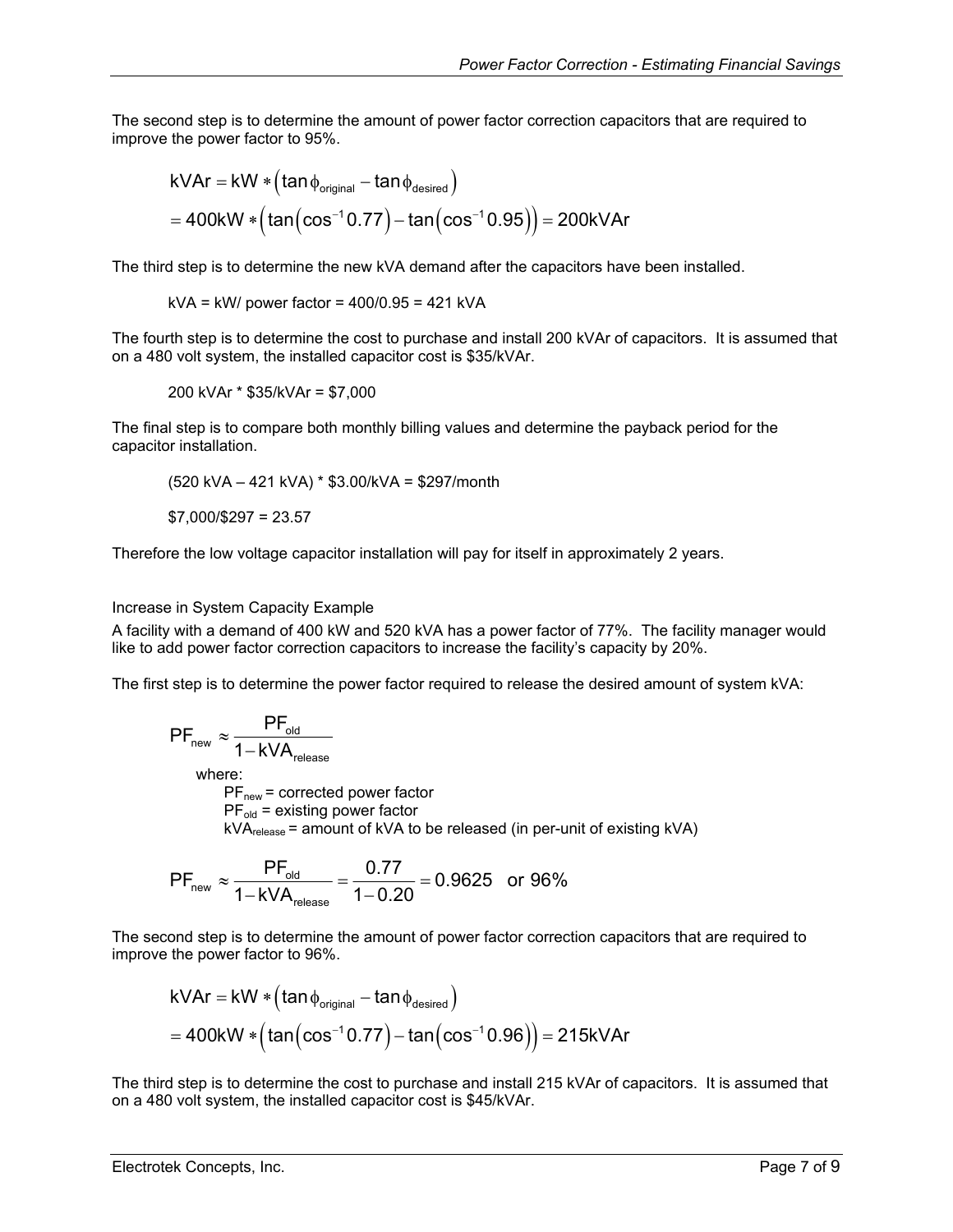215 kVAr \* \$45/kVAr = \$9,675

<span id="page-7-0"></span>Therefore the facility manager will be able to increate the plant's capacity by 20% by spending \$9,675 to add 215 kVAr of power factor correction capacitors. The additional capacitor will be available for new motor and lighting loads without having to add new transformers or other distribution equipment.

Power Factor Penalty Example

A facility has the following electrical usage data:

163 kW load, 480 volt, three-phase service 730 hours per month operation 65% power factor Power Factor Penalty - \$0.0015 per kVArh (below unity)

The first step is to determine the facility kVA and kVAr.

kVA = kW/  
power factor = 163/0.65 = 251 kVA  
kVAr = 
$$
\sqrt{(kVA^2 - kW^2)} = \sqrt{(251^2 - 163^2)} \approx 190kVAr
$$

Adding 190 kVAr of power factor correction will correct the power factor to unity (100%) and eliminate the power factor penalty.

The second step is to determine the monthly power factor penalty.

190 kVAr \* \$0.0015/kVArh \* 730 hrs = \$208.05

The third step is to determine the cost of 190 kVAr of compensation. It is assumed that on a 480 volt system, the installed capacitor cost is \$30/kVAr.

190 kVAr \* \$30/kVAr = \$5,700

The final step is to determine the payback period for the capacitor installation.

\$5,700/\$208.05 = 27.397

Therefore, the low voltage capacitor installation will pay for itself in approximately 27 months.

## **SUMMARY**

Power factor is a measurement of how efficiently a facility uses electrical energy. A high power factor means that electrical power is being utilized effectively, while a low power factor indicates poor utilization of electric power. Low power factor can cause equipment overloads, low voltage conditions, and greater line losses. Most importantly, low power factor can increase total demand charges and cost per kWh, resulting in higher monthly electric bills.

Low power factor is generally solved by adding power factor correction capacitors to a facility's electrical distribution system. Power factor correction capacitors supply the necessary reactive portion of power (kVAr) for inductive devices. The principle benefit is lower monthly electric bills.